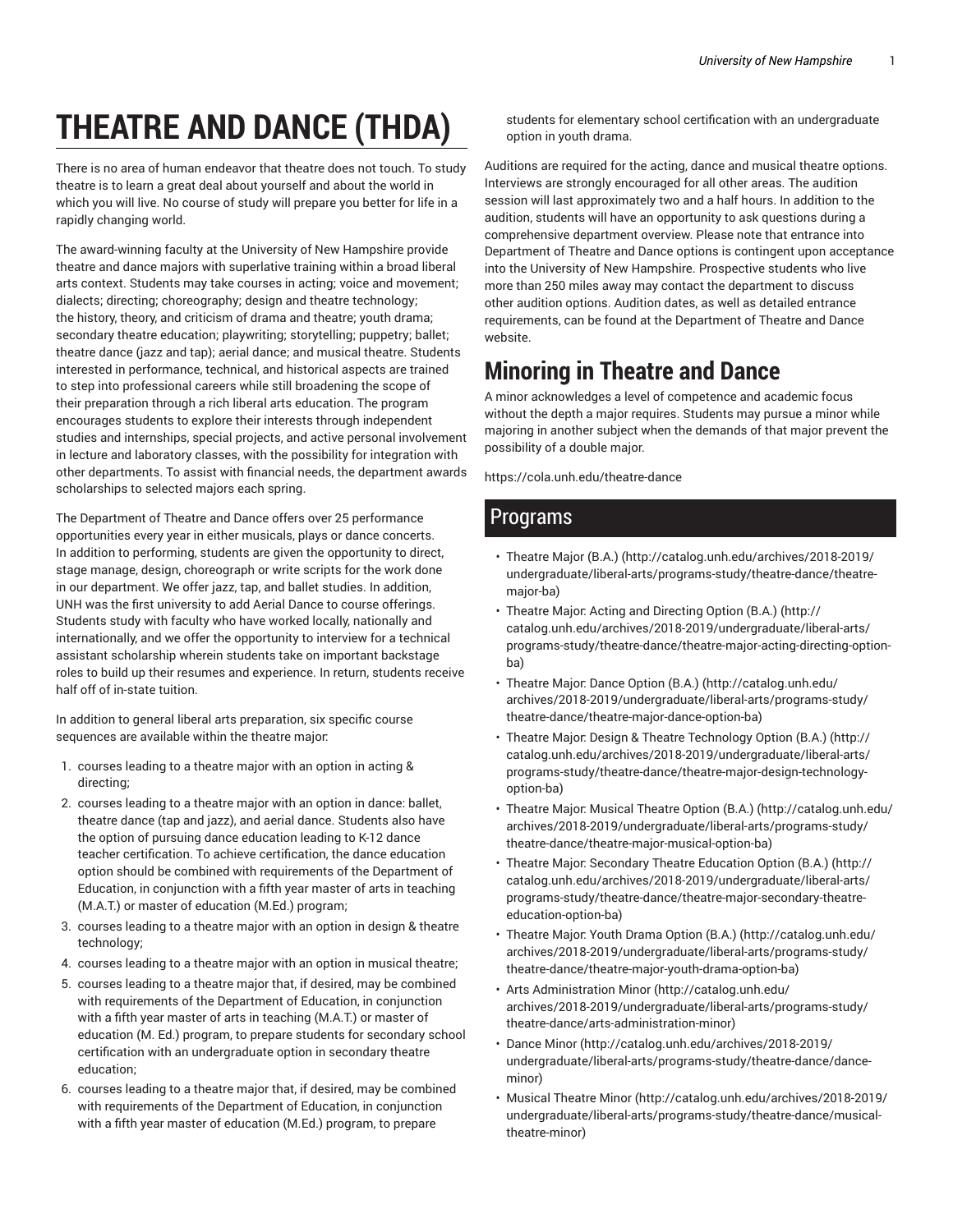- Theatre Minor (http://catalog.unh.edu/archives/2018-2019/ undergraduate/liberal-arts/programs-study/theatre-dance/theatreminor)
- Youth Drama Minor (http://catalog.unh.edu/archives/2018-2019/ undergraduate/liberal-arts/programs-study/theatre-dance/youthdrama-minor)

### **Courses**

## **Theatre & Dance (THDA)**

### **THDA 401 - Freshman Seminar**

#### **Credits:** 1

This course is an introduction to being a theatre and dance major. Students will examine academic standards expected in our department as well as management skills essential for success in balancing rehearsal and practicum schedules with academic responsibilities for all classes. This course is focused on helping majors understand expectations of being a Theatre and Dance major along with ways to cope with the stress.

#### **THDA 435 - Introduction to Theatre Credits:** 4

Introduces all aspects of theatrical production: play writing, acting, directing, design, technical theatre and construction, and theatre management. Cultural and social context of theatre in our time and through the ages. Introduces major classical and modern types of theatre. Selected plays are read and discussed, and attendance at theatrical production is required. Special fee. **Attributes:** FinePerformingArts(Discovery)

#### **THDA 436 - History of Theatre I Credits:** 4

The history of theatre and its drama is introduced through close study of the world's greatest plays from the Greeks through the end of the 17th century -- How these plays were performed then, how they are performed now, their political, social, and cultural urgencies.

**Attributes:** FinePerformingArts(Discovery); Writing Intensive Course

#### **THDA 436H - Honors/History of Theatre I Credits:** 4

The history of theatre and its drama is introduced through close study of the world's greatest plays from the Greeks through the end of the 17th century -- How these plays were performed then, how they are performed now, their political, social, and cultural urgencies. Writing intensive. **Attributes:** FinePerformingArts(Discovery); Writing Intensive Course

#### **THDA 438 - History of Theatre II**

#### **Credits:** 4

The history of theatre and its drama is introduced through close study of the world's greatest plays of the 19th, 20th, and 21st centuries -- How these plays were performed then, how they are performed now, their political, social and cultural urgencies.

**Attributes:** FinePerformingArts(Discovery); Writing Intensive Course

#### **THDA 438H - Honors/History of Theatre II Credits:** 4

The history of theatre and its drama is introduced through close study of the world's greatest plays of the 19th, 20th, and 21st centuries -- How these plays were performed then, how they are performed now, their political, social and cultural urgencies. Writing intensive.

#### **Attributes:** FinePerformingArts(Discovery); Writing Intensive Course

#### **THDA 439 - In Bed with the Bard: Shakespearean Seduction from Romeo and Juliet to Leonardo and Claire**

#### **Credits:** 4

Introduces the imaginative process by which actors and directors bring Shakespeare's plays to life on the stage. Detailed study of eight plays. **Attributes:** FinePerformingArts(Discovery)

#### **THDA 440A - Honors/Theatre and Social Justice Credits:** 4

This course that will examine to what degree dramatic literature and theatre art has effected socio-political change in the past, and in the present, through an in-depth exploration of texts, artistic methods and theatrical techniques. Students will create theatrical art related to various sociopolitical issues. Absolutely no experience in theatre is necessary, as this course is built around the premise that we all have the ability to create art and affect politics and society.

**Attributes:** FinePerformingArts(Discovery)

#### **THDA 441 - Exploring Musical Theatre Credits:** 4

This is an introductory course designed to enhance the student's enjoyment and understanding of musical theatre. Course content and internet exploration as well as play attendance are designed to acquaint students with and nurture an appreciation for musical theatre. This course is intended for introductory students of all majors who are interested in studying musical theatre elements, styles, and significance. **Attributes:** FinePerformingArts(Discovery)

#### **THDA 442 - Introduction to the Art of Acting Credits:** 4

Designed for non-THDA major students interested in the art of acting. Students broaden and deepen their own creativity, gain a deeper understanding of human behavior and interaction, and strengthen analytical skills through class work and projects. Focuses on the basic skills of acting: the ability to effectively communicate, to gain access to the full spectrum of human emotions, and increase spontaneity. Important innovators and theorists in the field of theatre and acting are covered, such as Sanford Meisner, Constantine Stanislavski, Bertolt Brecht, Jerzy Grotowsky, Agusto Boal, and Jacques Lacoq. Additional topics include contemporary plays and playwrights, an historical perspective of the art of acting, and the current state of live theatrical performance. Theatre majors not allowed.

**Attributes:** FinePerformingArts(Discovery)

### **THDA #444A - What's Old Becomes New: Threading Theatrical Themes into Societal Truths**

### **Credits:** 4

To what degree does updating theatrical themes contribute to societal norms and relevant commentary? This course will examine how enduring dramatic ideas evolve by comparing plays that are written in reaction to or as an extension of a provocative piece, both carrying on similar themes but told in updated ways. Students also will investigate the role these adaptations play in theatre history, why they are done and whether they are justified as quality art.

**Attributes:** FinePerformingArts(Discovery); Inquiry (Discovery)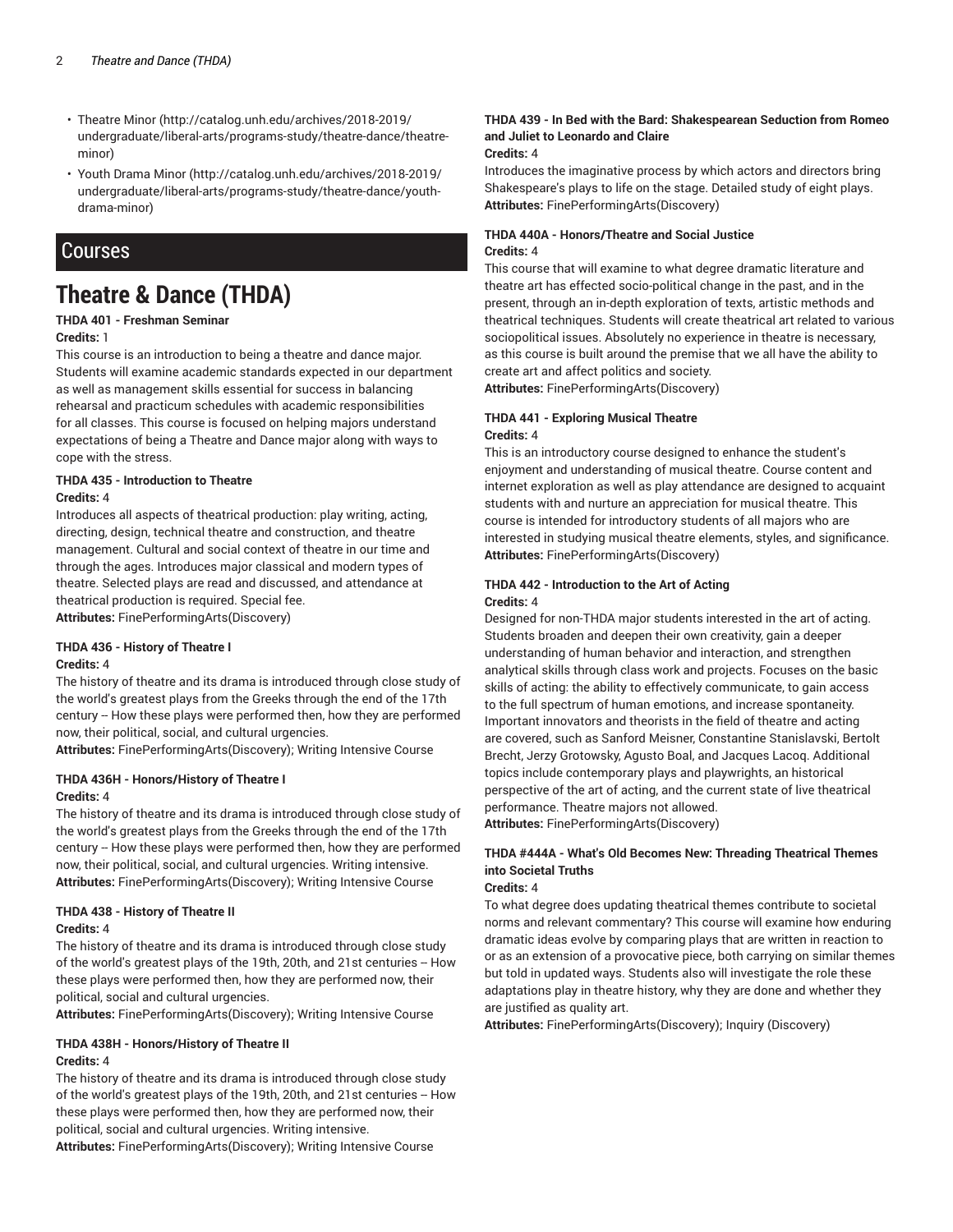#### **THDA 444B - Famous Dancers of the 20th Century Credits:** 4

The purpose of this course is to provide an introduction to the dancers of the twentieth century whose contributions to the art form have made dance an important cultural necessity. This includes examining how their style of dance and unique personalities has had a major influence on our perceptions of dance and how they have had an effect on society. Writing intensive.

**Attributes:** FinePerformingArts(Discovery); Inquiry (Discovery); Writing Intensive Course

#### **THDA 450 - History of Musical Theatre in America Credits:** 4

Study of the development of the musical and its relationship to American social history.

### **THDA 458 - Costume Construction**

#### **Credits:** 4

Study and development of costuming techniques, including hand and machine sewing, pattern drafting, alterations, and fabric manipulation. Emphasis on demonstrated understanding. Special fee.

#### **THDA 459 - Stagecraft**

#### **Credits:** 4

Elements of play production: basic building components, tools, and materials for producing the scenery; equipment and shop layouts supporting all of the areas of the set, lighting, and costume designs; and consideration of various stage spaces and theatrical venues. Practical application on University theatre productions. Special fee. Lab. **Attributes:** FinePerformingArts(Discovery)

### **THDA 460 - Elements of Design**

#### **Credits:** 4

Course is designed for students who are interested in theatrical design elements including scenery, costume, lighting and sound. Class encompasses lecture, discussion, presentation and studio (work in class) formats. Critique and discussion are essential to the creative thinking that a designer needs to have. Throughout the course, each student is expected to complete projects that incorporate the design elements they have studied.

#### **THDA 462 - Ballet I**

#### **Credits:** 4

Introductory lecture and dance technique course focusing on the fundamentals of ballet technique and the historical development of ballet from the Renaissance to modern times. This ballet class will improve strength, flexibility, coordination, agility, endurance, and musicality while incorporating an appreciation for artistry. No dance experience required, only willingness to develop at your own pace. Open to both majors and non-majors.

**Attributes:** FinePerformingArts(Discovery)

#### **THDA 463 - Theatre Dance I**

#### **Credits:** 4

Introductory lecture and dance technique course focusing on how technology, industrialization and popular culture impact the art by discussing dancers, choreographers, films and musicals of the 20th century. Jazz and tap class will improve strength, flexibility, coordination, and musicality. No Dance experience required, only willingness to develop at your own pace. Students with prior experience are expected to register for THDA 563 or THDA 663. Instructor determines appropriate level. Class open to both majors and non-majors. Special Fee.

**Attributes:** FinePerformingArts(Discovery)

#### **THDA 464 - Ballet Cross-Training Credits:** 1

Traditional ballet exercises will be modified to focus on repetition and body mechanics to improve athletic skills through dance. This ballet class will help students further develop strength, coordination, speed, agility, flexibility, fluidity, balance, efficiency of movement, and mental focus. Particular emphasis will be given to psychomotor skill development through challenges that require applying unfamiliar ballet vocabulary while moving to music. No dance experience required, only willingness to develop at your own pace in a fun, judgment-free environment.

### **THDA 470 - Movement and Vocal Production**

#### **Credits:** 4

Expansion of the student's vocal and physical/kinesthetic awareness, utilizing basic theories and lessons of Lessac, Laban, and Alexander. Text exploration is supplemented with exercises from Berry. Permission required. Special fee.

#### **THDA 475 - Stage Makeup**

#### **Credits:** 2

Fundamentals of juvenile, old age, character, and special stage makeup techniques. Special fee.

#### **THDA 487 - History of Dance**

#### **Credits:** 4

This course will be a study of dance from prehistory to the present. Through an interactive approach students will gain methods to perceive, create and respond to the history of dance through integrated arts and technology. Activities both in and out of the classroom will aid in the understanding of dance and how it has evolved throughout history both socially and as a means of entertainment. This course will also examine how dance has influenced or collaborated with other art forms. **Attributes:** FinePerformingArts(Discovery)

#### **THDA 500 - Musical Theatre Voice I Credits:** 1

This course provides students with a foundation in healthy, relaxed, and dynamic singing of primarily musical theatre repertoire. In addition to expanding the student's knowledge of and ability to sing various styles of musical theatre repertoire, this course provides a venue to explore and develop analytical skills relating to character and script.

#### **THDA 520 - Creative Drama Credits:** 4

Drama techniques leading to the design and execution of drama sessions with children. Includes role-playing, improvisation, and story dramatization. Lab.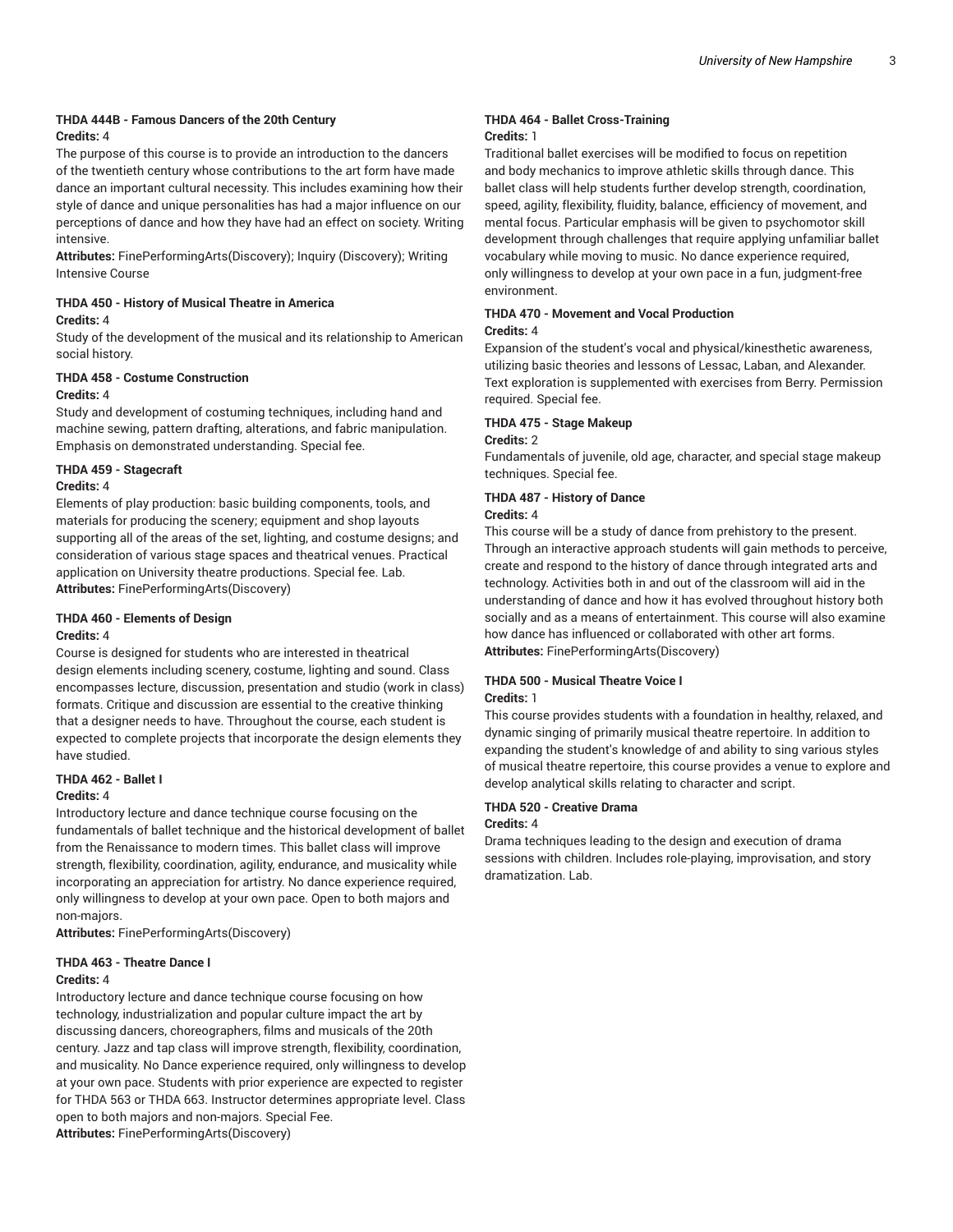#### **THDA 522 - Storytelling, Story Theatre, and Involvement Dramatics Credits:** 4

This course actively explores storytelling techniques based on individual needs. An examination of story theatre and involvement styles leads to practical experience in individual performances. Participants will actively develop performance techniques that reflect a variety of styles and approaches for storytelling. We will examine the historical significance of storytelling in Eastern and Western civilizationsand develop a perspective on its role in culture and religion. Applications for both educational and entertainment purposes will be explored through acting and vocal techniques, games, media, felt board, and puppetry. This course will include an examination of story theatre and involvement styles and the development of the ensemble for performance. The projects will include individual performances and group collaboration of selected stories appropriate for a wide range of audiences. The final project will reflect the participant's individual needs and utilize storytelling techniques developed in the course. Special fee.

**Attributes:** FinePerformingArts(Discovery)

#### **THDA 531 - The London Experience: Discovery Credits:** 4

Learn about one of the greatest cities in the world during this 10-day trip to London. This Discovery class begins as a two-week, on-line course and then packs in a busy schedule visiting amazing sights and taking in some of the best theatre in the English speaking world. The course offers an insight into the history, politics, society and culture of London through the lens of art, architecture, music, and of course, theatre. Special fee. **Co-requisite:** INCO 589

**Attributes:** FinePerformingArts(Discovery)

#### **THDA 532 - The London Experience**

#### **Credits:** 2

Exploration of the culture and history of London while enhancing study of live theatre prior to active study in the country. May be repeated to a maximum of 4 credits. IA (continuous grading). Special fee. **Co-requisite:** INCO 589

#### **THDA 541 - Art and Theatre Administration Credits:** 4

Administration practices applied to arts, music, and theatre management. Fund raising, public relations, business and box office management, audience development and long range planning. **Attributes:** Inquiry (Discovery)

#### **THDA 546 - Costume Design for the Theatre Credits:** 4

How to design costumes for the theatre, not figure drawing, although drawing techniques are taught. Script analysis and research and presentational techniques for costume design explored and implemented. Special fee. Prereq: THDA 460 or permission of instructor.

#### **THDA 547 - Stage Properties Credits:** 4

Research and manufacture of period and modern stage, trim, and hand properties. Prereq: THDA 459. Special fee.

#### **THDA 548 - Stage Lighting Design and Execution Credits:** 4

Script analysis, the light plot, and instrument schedule, including cuewriting, color, instrumentation, and the mechanics of developing a functional design. Special fee.

#### **THDA 550 - Actor's Voice Through Text Credits:** 4

Continuing development of the actor's techniques for creating increased vocal expressiveness. Addresses the methods of varying vocal style and presentation through in-depth analysis and interpretation of the text. Prereq: THDA 470.

#### **THDA 551 - Acting I**

#### **Credits:** 4

Development of fundamental vocal and physical stage techniques for actors and directors through exercises, improvisation and theatre games. Special fee.

**Attributes:** Inquiry (Discovery)

#### **THDA 552 - Acting II**

#### **Credits:** 4

Focuses on strengthening the actor's ability to achieve a higher level of truth, presence, and spontaneity on stage. Building on the approach devised by Sanford Meisner, this highly intensive class creates a bridge to connect these developing skills to various forms of text. Prereq: THDA 551. Special fee.

#### **THDA 554 - Stage Combat**

#### **Credits:** 4

This course activily explores stage combat techniques for unarmed combat as well as basic rapier swordplay. Students are expected to prepare hand-to-hand acting projects as wel as a final rapier fight project which demonstrates proper stage combat techniques learned during the semester. Special fee.

#### **THDA 555 - Musical Theatre I**

#### **Credits:** 4

Foundations of solo musical theatre performance, including the development of the speaking and singing voice, stage movement, and character analysis explored through exercises, improvisation, theatre games, in-class performance, and written assignments. Lab. Special fee.

#### **THDA 562 - Ballet II**

#### **Credits:** 2

This dance technique class is taught at an intermediate level and is an extension of Ballet I with a focus on developing ballet vocabulary and artistry. Open to both majors and non-majors. May be repeated for a maximum of 16 credits.

### **THDA 563 - Theatre Dance II**

### **Credits:** 2

This dance technique class is an extension of THDA 463. Students will become versatile in a variety of dance styles, including contemporary and musical theatre style jazz and tap dance. Technical execution, artistry and improvisation will be explored. Open to both majors and nonmajors. May be repeated for a maximum 16 credits. Prereq: THDA 463 or permission of instructor. Special fee.

#### **THDA #564 - Compocinema**

#### **Credits:** 4

Compocinema exmaines dance/movement as an interdisicplinary form that integrates the human body, digital video camera, the computer program, and site-specific and/or collaborative formats. Emphasizing conceptual and practical approaches, students (individually and in groups) will take turns developing and performing movement as well as planning, designing, shooting, editing, observing, describing, analyzing, and revising video of dance/movement as artisitic expression. Prereq: THDA 442 or THDA 462 or THDA 463 or THDA 551 or permission.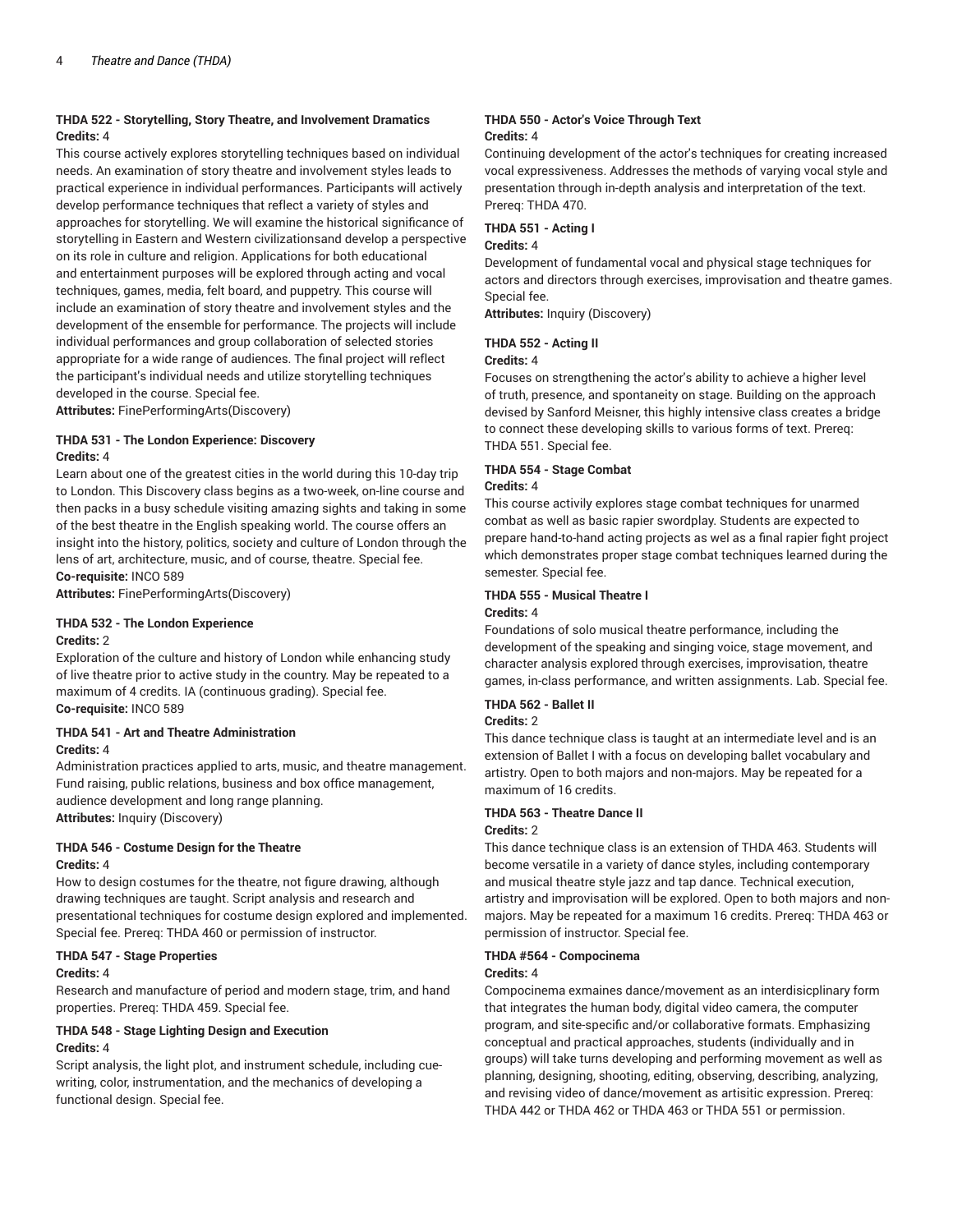### **THDA 576 - Pointe**

#### **Credits:** 2

This class is taught at an intermediate level focusing on developing pointe technique and artistry. Classical variations are incorporated to study the history of ballet through practical application. 1-2 years of pointe technique required. If interested in beginning the study of pointe technique, contact the instructor. May be repeated up to a maximum of 16 credits. Open to both majors and non-majors.

#### **THDA 583 - Introduction to Puppetry Credits:** 4

Introduces the art of puppetry for general appreciation, entertainment, application in the classroom, and as a therapeutic tool. Emphasis on constructing a variety of puppets (e.g., hand, rod, shadow, and scarf) and adapting literary sources for scripts and performance. Special fee. **Attributes:** FinePerformingArts(Discovery)

#### **THDA 589 - Practicum**

#### **Credits:** 1

The practicum ensures a breadth of experience in the major, including sets, costumes, lighting, props, box office, marketing, and performing. Students must register for practicum every semester. They are notified of their practicum assignment at the beginning of each semester. Cr/F.

#### **THDA 592A - Special Topics**

#### **Credits:** 1-4

Special topics, projects in theatre and dance. Content varies according to needs and interests of students and faculty. Course descriptions are available in department office. May be repeated for credit. Special fee.

### **THDA 597 - Dance Theatre Performance**

#### **Credits:** 2

Designed for students participating in UNH Dance Theatre Company. Skill development through rehearsal and actual performance experience. May be repeated for a maximum of 16 credits.

### **THDA 600 - Musical Theatre Voice II**

### **Credits:** 1

This course is a continuation of THDA 500: Musical Theatre Voice I. Students build on the groundwork in vocal technique, analysis, and performance established in Musical Theatre Voice I and continue to explore and develop these skills.

#### **THDA 624 - Theatre for Young Audiences Credits:** 4

Introduces coaching and directing techniques for classical and contemporary acting styles in theatre for young audiences. Historical contents leads into practical exploration of actor training and coaching , production and design, choreography, and business management for theatre and for youth programs. Students develop teaching strategies for young performers and participate in a culminating project. Prereq: THDA 551 and THDA 436 or THDA 438. Special fee.

#### **THDA 632 - Interpretation of Shakespeare in Theatre Credits:** 4

Increases understanding of Shakespeare's language and action, and improves ability to speak his verse and prose with clarity and verve. Students achieve insights into Shakespeare's plays through the medium of performance. Weekly oral and written assignments. Prereq: THDA 551 and THDA 552; or permission of instructor.

#### **THDA 633 - Dance Composition Credits:** 4

Practical, developmental approach to process of creating dances. Prereq: THDA 561; 562; 563;/or permission. Special fee.

#### **THDA 638 - American Theatre: 1920-1970 Credits:** 4

A survey of American plays from O'Neill onward. Students read and analyze two plays a week. Oral, written, and theatrical assignments. Prereq: (one of the following) THDA 436, THDA 438, THDA 450 or permission of the instructor.

#### **THDA 640 - Playwriting**

#### **Credits:** 4

To illuminate and guide each student through the art and craft of writing for performance. This course explores the fundamental principles needed to build a realistic play that is intended to be produced upon the stage. Though the course is built around the construction of plays, the principles, writing exercises, readings, and other assignments serve as a solid base for any form of dialogue driven writing. Special fee.

#### **THDA 640W - Playwriting**

#### **Credits:** 4

To illuminate and guide each student through the art and craft of writing for performance. This course explores the fundamental principles needed to build a realistic play that is intended to be produced upon the stage. Though the course is built around the construction of plays, the principles, writing exercises, readings, and other assignments serve as a solid base for any form of dialogue driven writing. Special fee. Writing intensive.

**Attributes:** Writing Intensive Course

### **THDA 641 - Stage Management**

#### **Credits:** 4

Introduces to the concepts and skills needed for stage management. Stage managers perform a central role in the theatrical production, coordinating artistic and technical elements. They need a thorough understanding of the script, strong management skills, and a solid background in all aspects of the theatre. Prepares students to function as a stage manager in productions at any theatre. Special fee.

#### **THDA 650 - Scene Painting for the Theatre Credits:** 2

Scene painting analyzed. Techniques and media to create a larger-thanlife approach to scale, equipment for conversion, and appropriate stylistic techniques for enlargement reviewed. Employs basic painting techniques and methods of paint application, but scale conversion technique extend the training of easel painters. Prereq: THDA 459. Special fee.

#### **THDA 651 - Rendering for the Theatre Credits:** 2

Theatrical rendering is a presentational arrangement of given items in perspective appropriate to a set or in a costume at a frozen moment during the production, indicating appropriate mood, atmosphere, and depth. For the theatre, this is generally done in watercolor, but many other media are possible and are explored. Special fee.

### **THDA 652 - Scene Design**

#### **Credits:** 4

Scene design from script to finished design. Both aesthetic and practical viewpoints considered. Emphasis on presentational techniques: study of perspective and finished rendering. Prereq: THDA 460 or permission of instructor. Special fee.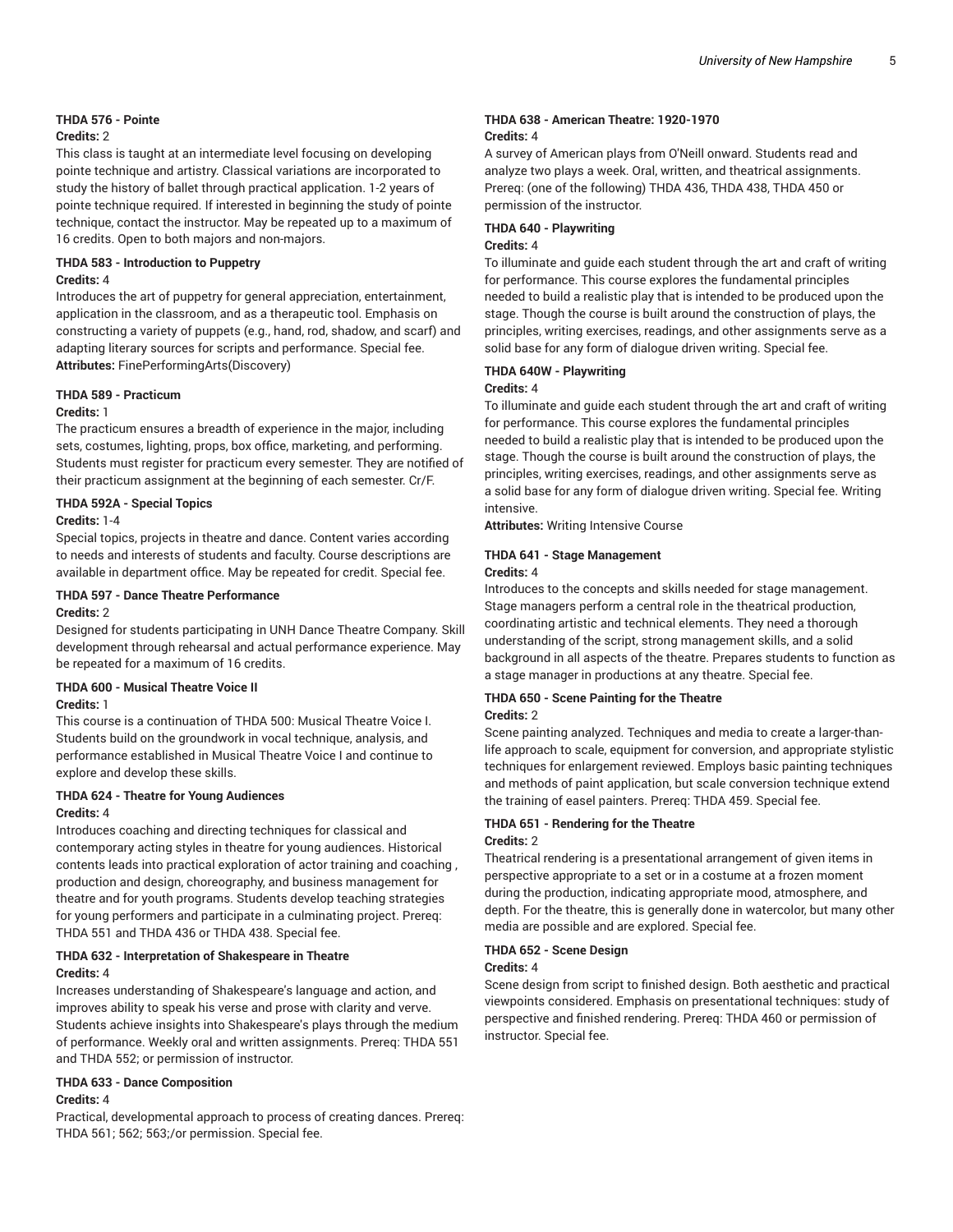#### **THDA 653A - Performance Project**

#### **Credits:** 2

Application of prior coursework to a formal theatre production or to an individual performance or teaching project. Substantial written work is factored into the final grade. May be repeated for up to 8 credits. Writing intensive.

**Attributes:** Writing Intensive Course

#### **THDA 653B - Performance Project/Musical Theatre Credits:** 2

Application of prior coursework to a formal theatre production or to an individual performance or teaching project related to Musical Theatre. Substantial written work is factored into the final grade. May be repeated. Special fee. Writing intensive.

**Attributes:** Writing Intensive Course

### **THDA 654 - Scenic Arts Project**

#### **Credits:** 2

Application of prior coursework to a formal theatre production or to an individual performance or teaching project. Substantial written work is factored into the final grade. May be repeated up to a maximum of 8 credits. Writing intensive.

**Attributes:** Writing Intensive Course

#### **THDA 655 - Musical Theatre Scene Study Credits:** 4

Builds on and expands the techniques learned in Acting I and Musical Theatre Voice I, with a special emphasis on partner work and scene study. Prereq: THDA 551 or permission of instructor. Special fee. **Attributes:** Writing Intensive Course

#### **THDA 657 - Play Reading**

#### **Credits:** 4

A high-volume reading course that introduces a breadth of dramatic literature from ancient times to the present. Reading lists vary according to interests and needs of students. Students read and analyze three plays/week.

#### **THDA 662 - Ballet III**

#### **Credits:** 2

Advanced-level course in technique. May be repeated for a maximum of 16 credits. Prereq: THDA 562 or permission. Open to both majors and non-majors.

### **THDA 663 - Theatre Dance III**

#### **Credits:** 2

This dance technique class is an extension of THDA 563. Students will become seasoned in contemporary jazz, musical theatre style jazz and tap dance. Technical execution, choreographic artistry and improvisation will be explored. Class open to both majors and non-majors. May be repeated for a maximum of 16 credits. Prereq: THDA 563 or permission of instructor. Special Fee.

#### **THDA 665 - Aerial Dance Credits:** 2

The study of aerial arts including two and one point trapeze and fabric. May be repeated for a maximum of 16 credits. Class open to both majors and non-majors. Prereq: THDA 662 or THDA 663. Permission Required.

#### **THDA 670 - Dialects**

#### **Credits:** 4

Study and practice in basic dialect acquisition for performers. Prereq: THDA 470, THDA 551. Permission required. Special fee.

#### **THDA 683 - Advanced Puppetry Credits:** 4

In-depth study of the theory and practice of puppetry for the advanced student. Students develop skills in manipulation and construction of selected puppet forms and apply these skills in performance. Examines historical perspectives and the application of puppetry in the classroom and as a therapeutic tool. Prereq: THDA 583 or permission. Special fee.

#### **THDA 684 - Special Topics**

#### **Credits:** 2-4

Exploration of topics agreed upon by students and instructor. Topics vary. May be repeated.

#### **THDA 691 - Internship**

#### **Credits:** 2-8

Fieldwork with a regional or touring theatre. This advanced level internship allows the student to experience a professional theatre setting prior to graduation. Normally supervised by a qualified theatre professional, with frequent consultation with a faculty sponsor. A written report is required. May be part- or full-time with credits assigned accordingly. Permission required. Student must also register for a graded 4-credit independent study. May be repeated up to a maximum of 12 credits. Cr/F.

#### **THDA 700 - Musical Theatre Voice III**

#### **Credits:** 1

This course is a continuation of THDA 600: Musical Theatre Voice II. Students continue to develop their skills of vocal technique, analysis, and performance established in Musical Theatre Voice II, while focusing these skills towards their application in auditioning for, and performing in, professional theatre. This course is repeatable for up to 3 credits.

### **THDA 721 - Arts Integration**

#### **Credits:** 4

This course examines the value and practical application of incorporating the arts into non-arts educational settings. From the perspective of multiple intelligences and varied learning styles, students investigate how the arts can enhance teaching methodology by developing and implementing lesson plans for a variety of non-arts subject areas. Active theatre involvement is limited; the focus is on practicing teaching methods. Special fee. Writing intensive.

**Attributes:** Writing Intensive Course

#### **THDA 727 - Methods of Teaching Theatre Credits:** 2-4

The capstone of the theatre education major's studies. Designed for students who are preparing to enter student teaching. Provides practical information, skills, and lesson plans that theatre teachers use as source material for the secondary classroom. Covers a wide range of teaching models. Students define and articulate a personal teaching philosophy, write comprehensive semester curricula and course syllabi, and create an extracurricular program plan and philosophy. Prereq: THDA 520. Special fee. Writing intensive.

**Attributes:** Writing Intensive Course

#### **THDA 729 - Community Oriented Drama Programs Credits:** 1-4

Advanced practicum in designing, developing, and producing drama programs for the school and community. Includes audience analysis and marketing skills as well as adapting spaces, soliciting volunteers, and working with a limited budget. May be repeated to a maximum of 12 credits. Special fee.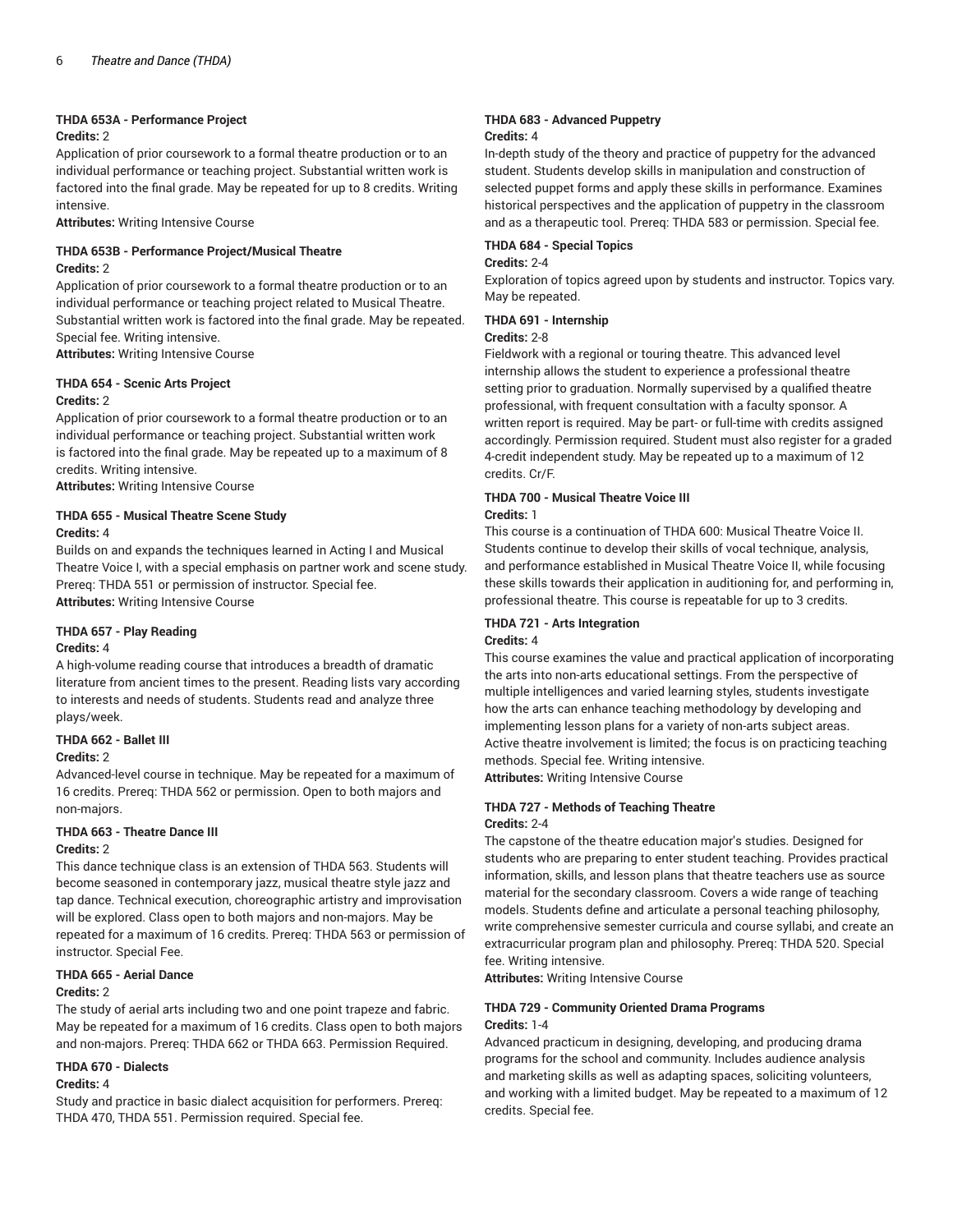#### **THDA 732 - Choreography**

#### **Credits:** 4

Theoretical and practical consideration of the creative and aesthetic aspects of ballet, modern, and theatre dance. Prereq: THDA 633. Special fee.

### **THDA 741 - Directing**

#### **Credits:** 4

A process oriented approach to the art of stage directing. The course begins with an in-depth focus on script analysis. Students then develop their skills as the "master storyteller" through imagination, interpretation, communication, and style. Prereq: THDA 551 and THDA 552. Special fee.

#### **THDA 742 - Directing II**

#### **Credits:** 4

In-depth study of the theory and practice of stage direction for the advanced student. Builds on 741, Directing. Students strengthen and expand their existing knowledge of the subject area. Exploration focuses on three areas of directorial communication: application to periods and styles, exploration of avant-garde theory, and directorial technique. Concludes with a major project mounted for public performance. Prereq: THDA 741. Special fee.

#### **THDA 755 - Advanced Musical Theatre Credits:** 4

Students learn to integrate and expand on techniques in previous acting, musical theatre, and voice classes, with special emphasis given to audition techniques, repertoire expansion and specialization, and indepth analysis of the business and personal requirements necessary to be a successful artist in the professional theatre. Prereq: THDA 551 and THDA 655, or permission of the instructor. Special fee.

#### **THDA 758 - Acting III**

#### **Credits:** 4

Applies the principles and techniques acquired by students in THDA 551 and THDA 552 to various genres, such as epic and absurdist, and to mediums such as television and film. Special attention is given to characterization beyond the student's standard range and the development of the actor as a creative artist, using the techniques of such methodologists as Lacoq, Laban, and Grotowski. Prereq: THDA 551 and THDA 552. Special fee.

#### **THDA 759 - Acting: Period and Style Credits:** 4

Techniques of style analysis and period research. For the first time in the students' undergraduate actor training, students synthesize their basic actor training with the heightened language and archetypal characterization inherent in the classical theatre of the ancient Greeks, the Commedia dell' Arte, the Renaissance, the Neoclassical period, and the Restoration period. Prereq: THDA 470, THDA 551, THDA 552; one semester of THDA 436 or THDA 438, or permission. Special fee.

#### **THDA 760 - Teacher Planning for Theatre Credits:** 4

Focuses on lesson and unit planning for the areas of high school theatre history, play analysis, and play writing. Students will practice various methods of teaching these areas of drama. Prereq: THDA 436 and THDA 438. Special fee.

#### **THDA 786 - Dance Pedagogy Credits:** 4

Methods course that focuses on the art and science of teaching the movement forms of ballet, modern, jazz and tap. Designed to prepare students who are seeking dance certification with a M.Ed. or a M.A.T., or who wish to open their own studio. Provides background into the nature of teaching, standards that make up good teaching, awareness of National/State standards, and study and practice of lesson plans in K-12 school curricula or private studios. Prereq: THDA 462 and THDA 562, or THDA 463 and THDA 563, or permission of the instructor.

### **THDA 791 - Internship in Theatre and Dance**

#### **Credits:** 2-8

Fieldwork with a regional or touring theatre or with a theatre education program. This advanced-level internship allows the student to experience a professional theatre/theatre education setting prior to graduation. Normally supervised by a qualified theatre professional, with frequent consultation with a faculty sponsor. Written report required. May be partor full-time with credits assigned accordingly. Permission required. May be repeated up to a maximum of 12 credits.

#### **THDA 795 - Independent Study Credits:** 1-8

Advanced individual study. Specific independent study opportunities are sometimes posted in the Theatre and Dance Department Office. Project, which includes a substantial piece of writing, must be developed with supervising instructor. May be repeated up to a maximum of 8 credits.

#### **THDA 795W - Independent Study**

#### **Credits:** 1-8

Advanced individual study. Specific independent study opportunities are sometimes posted in the Theatre and Dance Department Office. Project, which includes a substantial piece of writing, must be developed with supervising instructor. May be repeated up to a maximum of 8 credits. Writing intensive.

**Attributes:** Writing Intensive Course

#### **THDA 796 - Independent Study**

#### **Credits:** 1-8

Advanced individual study. Specific independent study opportunities are sometimes posted in the Theatre and Dance Department Office. Project, which includes a substantial piece of writing, must be developed with supervising instructor. May be repeated up to a maximum of 8 credits.

#### **THDA 796W - Independent Study Credits:** 1-8

Advanced individual study. Specific independent study opportunities are sometimes posted in the Theatre and Dance Department Office. Project, which includes a substantial piece of writing, must be developed with supervising instructor. May be repeated up to a maximum of 8 credits. Writing intensive.

**Attributes:** Writing Intensive Course

#### **THDA 798 - Senior Thesis**

#### **Credits:** 2

Supervised research leading to the presentation of a major research paper. Prereq: permission, majors only, senior standing. Writing intensive. **Attributes:** Writing Intensive Course